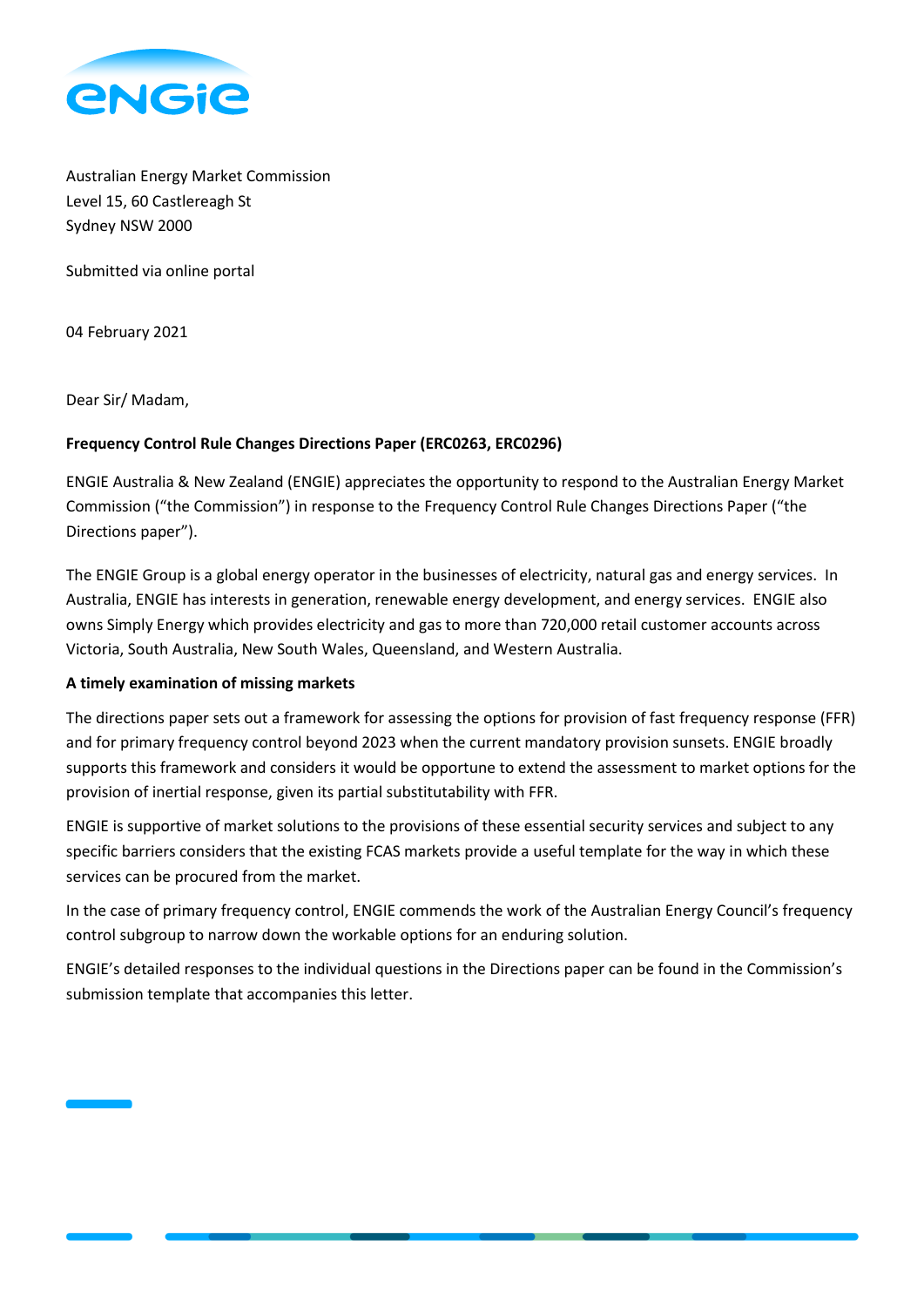

Should you have any queries in relation to this submission please do not hesitate to contact me on, telephone, (03) 9617 8415.

Yours sincerely,

P

**Jamie Lowe**  Head of Regulation, Compliance and Sustainability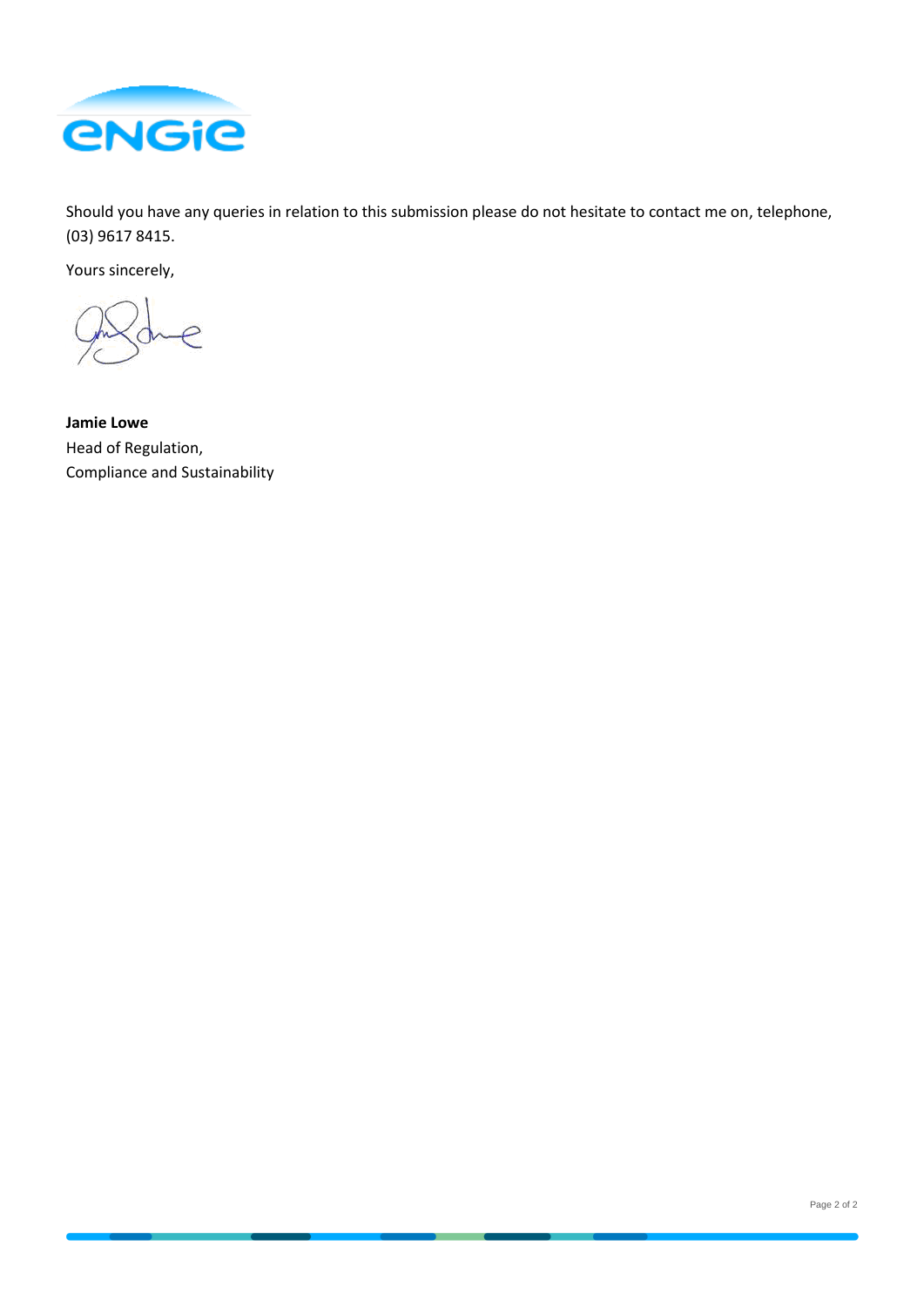

# **Directions paper – Frequency c ontrol rule changes** STAKEHOLDER SUBMISSION TEMPLATE

The template below has been developed to enable stakeholders to provide their feedback on specific questions that the AEMC has identified in the directions paper for the frequency control rule changes.

The rule changes discussed in the frequency control directions paper are:

- AEMO Primary frequency response incentive arrangements (ERC0263) Infigen Energy Fast frequency response market ancillary
- service (ERC0296)

This template is designed to assist stakeholders provide valuable input on the questions the AEMC has identified in the directions paper. However, it is not meant to restrict any other issues that stakeholders would like to provide feedback on.

Given the breadth of issues discussed in the directions paper, it is not expected that all stakeholders respond to all the questions in this template. Rather, stakeholders are encouraged to answer any and all relevant questions.

# **SUBMITTER DETAILS**

| <b>ORGANISATION:</b> |               | ENGIE Australia and New Zealand |
|----------------------|---------------|---------------------------------|
|                      | <b>NAME:</b>  | Jamie Lowe                      |
| <b>CONTACT</b>       | <b>EMAIL:</b> | jamie.lowe@engie.com            |
|                      | <b>PHONE:</b> | 0477299827                      |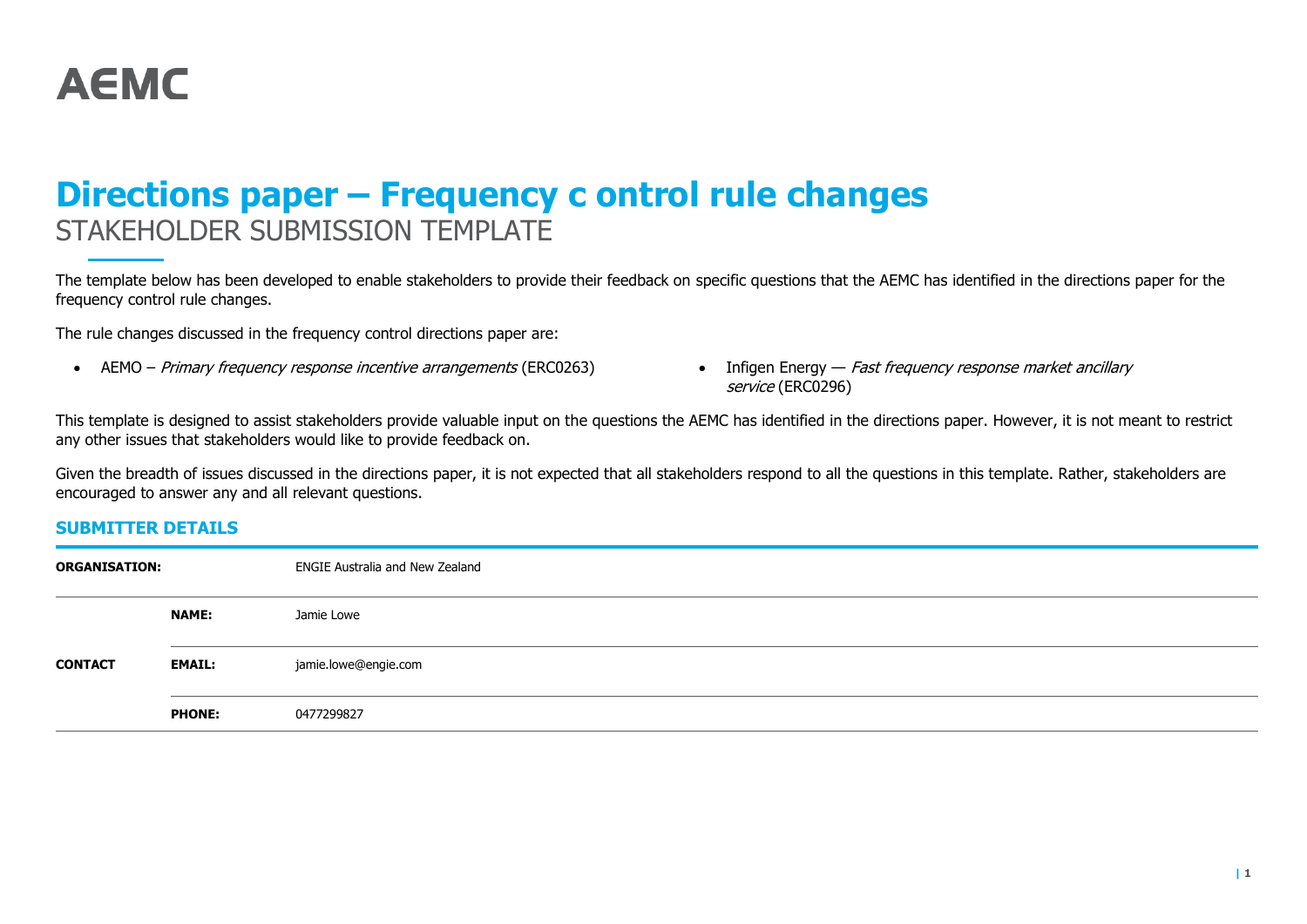# **CHAPTER 4** – FAST FREQUENCY RESPONSE MARKET ANCILLARY SERVICE

| Question 1: Section 4.5.3 - PROBLEM DEFINITION AND REFORM OBJECTIVE - FFR RULE CHANGE                                                                                                                                                |                                                                                                                                                                                                                                                                                                   |
|--------------------------------------------------------------------------------------------------------------------------------------------------------------------------------------------------------------------------------------|---------------------------------------------------------------------------------------------------------------------------------------------------------------------------------------------------------------------------------------------------------------------------------------------------|
| What are stakeholders' views on the problem definition and reform objective for<br>FRR as set out in section 4.5.3 of the directions paper?                                                                                          | The problem definition and reform objective appear a reasonable starting point for consideration of<br>this rule change                                                                                                                                                                           |
| Question 2: Section 4.7.1 - FFR PROCUREMENT                                                                                                                                                                                          |                                                                                                                                                                                                                                                                                                   |
| In relation to the discussion of potential procurement arrangements for FFR<br>services in section 4.7.1 of the directions paper:                                                                                                    |                                                                                                                                                                                                                                                                                                   |
| What are stakeholders' views on the pros and cons of establishing new<br>FCAS market arrangements for FFR services versus revising the existing<br>arrangements to incorporate FFR within the fast raise and fast lower<br>services? | On balance it appears more straightforward to pursue Option 1. As identified in the directions<br>paper, option two would involve a number of consequential changes to definitions and specification<br>of existing services, potentially affecting participants' eligibility for these services. |
| Do stakeholders agree that the existing arrangements for contingency<br>FCAS provide an appropriate model for FFR market arrangements?                                                                                               |                                                                                                                                                                                                                                                                                                   |
| What are stakeholders' views on how each of the proposed<br>procurement arrangements for FFR would interact with the<br>arrangements for the existing contingency services?                                                          |                                                                                                                                                                                                                                                                                                   |
| Are there any aspects of the existing contingency FCAS arrangements<br>that should be varied for procurement of FFR services?                                                                                                        |                                                                                                                                                                                                                                                                                                   |

# **Question 3: Section 4.7.2 – FFR PRICING ARRANGEMENTS**

| In relation to the discussion of potential pricing arrangements for FFR services in | Replicating the existing FCAS pricing arrangements for the new services is likely to be the most   |
|-------------------------------------------------------------------------------------|----------------------------------------------------------------------------------------------------|
| section 4.7.2 of the directions paper:                                              | straightforward, as they are well understood by participants. Notwithstanding this, if alternative |
| What are stakeholders' views on the pros and cons of maintaining the                | arrangements are clearly superior and justify the additional complexity and work to design and     |
| existing FCAS pricing arrangements for FFR services?                                | implement them, then that could outweigh the simplicity of replication.                            |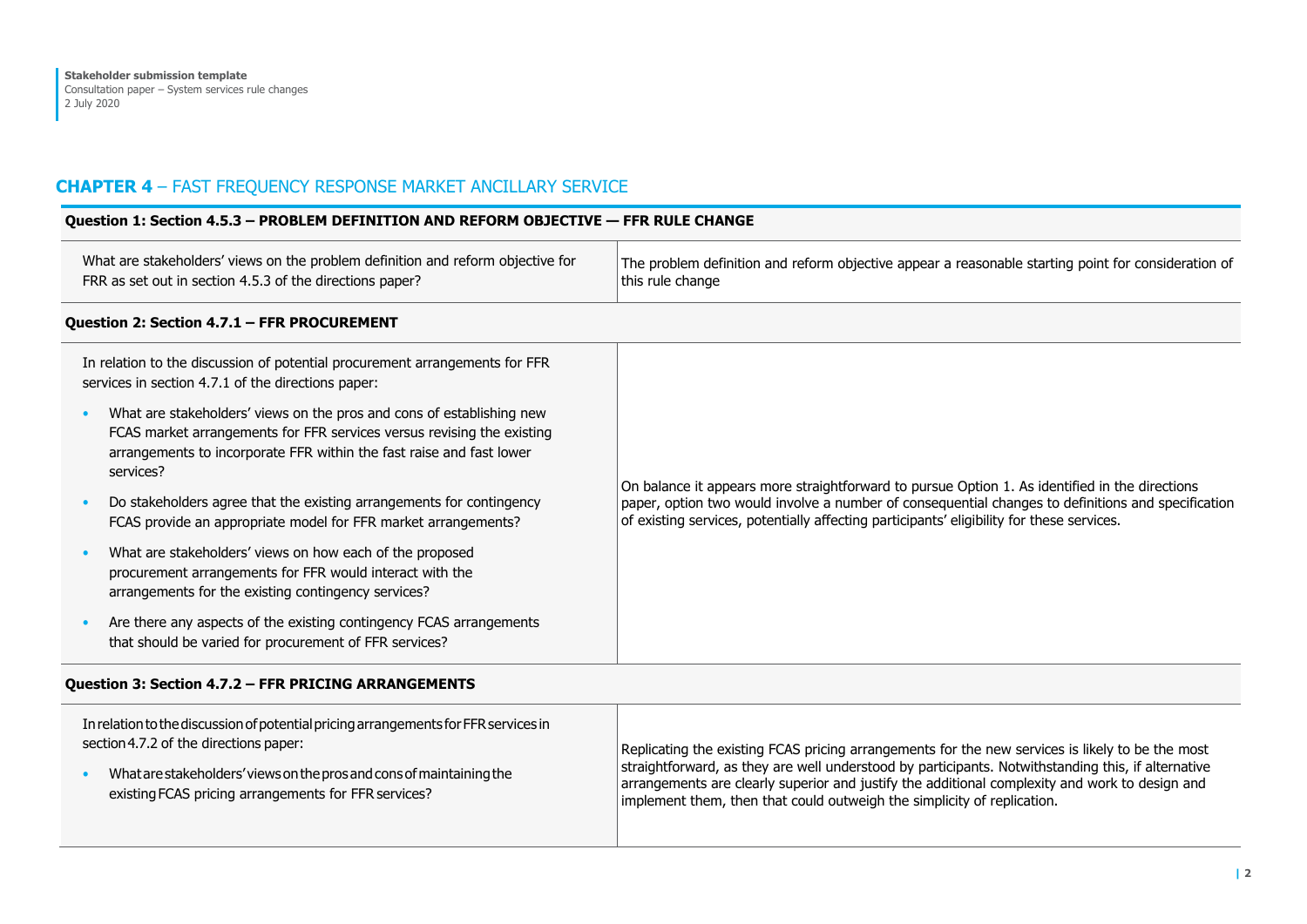| What are stakeholders' views on the potential pros and consof incorporating<br>performance-based multipliers into the pricing arrangements for FFR services?                                                                                                                                         |                                                                                                                                                                                                                                                                                                         |
|------------------------------------------------------------------------------------------------------------------------------------------------------------------------------------------------------------------------------------------------------------------------------------------------------|---------------------------------------------------------------------------------------------------------------------------------------------------------------------------------------------------------------------------------------------------------------------------------------------------------|
| Do stakeholders have any other comments or suggestions in relation to the<br>pricing arrangements for FFR services?                                                                                                                                                                                  |                                                                                                                                                                                                                                                                                                         |
| Question 4: Section 4.7.3 - FFR COST ALLOCATION                                                                                                                                                                                                                                                      |                                                                                                                                                                                                                                                                                                         |
| In relation to the discussion of arrangements for the allocation of costs associated<br>with FFR services set out in section 4.7.3 of the directions paper:                                                                                                                                          |                                                                                                                                                                                                                                                                                                         |
| What are stakeholders' views on the arrangements for the allocation of costs<br>for FFR services?                                                                                                                                                                                                    | The default option is to allocate costs in a similar way to existing arrangements for the allocation of<br>contingency FCAS costs. This appears, on the face of it, to be the most straightforward option.                                                                                              |
| Would it be appropriate for the cost of FFR services to be allocated in a similar way<br>to the existing arrangements for the allocation of contingency FCAS costs?                                                                                                                                  |                                                                                                                                                                                                                                                                                                         |
| Question 5: Section 4.8 - ISSUES FOR CONSIDERATION - FFR                                                                                                                                                                                                                                             |                                                                                                                                                                                                                                                                                                         |
| Are stakeholders aware of any additional issues that the Commission should take into<br>account in developing market ancillary service arrangements for FFR?                                                                                                                                         | N/a                                                                                                                                                                                                                                                                                                     |
| Question 6: Section 4.8.1 - VALUATION OF INERTIAL RESPONSE                                                                                                                                                                                                                                           |                                                                                                                                                                                                                                                                                                         |
| In relation to the potential arrangements for the valuation of inertial response<br>described in section 4.8.1 of the directions paper:                                                                                                                                                              |                                                                                                                                                                                                                                                                                                         |
| What are stakeholders' views on the valuation of inertial response as<br>part of the contingency services, including the proposed new FFR<br>contingency services?                                                                                                                                   | Inertia is an important characteristic of the power system that has historically been provided freely<br>by synchronous generators. As such generation exits the market and is replaced primarily by<br>inverter-based resources (IBRs) that do not provide an inertial response, the scarcity value of |
| Whatarestakeholders'viewsonthecurrentgovernancearrangementsfor<br>contingency services; where the detailed service specification is determined<br>by AEMO and documented in the MASS? (Is it appropriate for the NER to<br>provide further quidance on how inertial response should be considered in | inertia will begin to be revealed more frequently. This is a classic example of a missing market.<br>Given the substitutability $-$ at least partially $-$ of FFR and inertial services, ENGIE considers the best<br>approach would be to consider the provision of both services in concert.           |
| the MASS?)                                                                                                                                                                                                                                                                                           |                                                                                                                                                                                                                                                                                                         |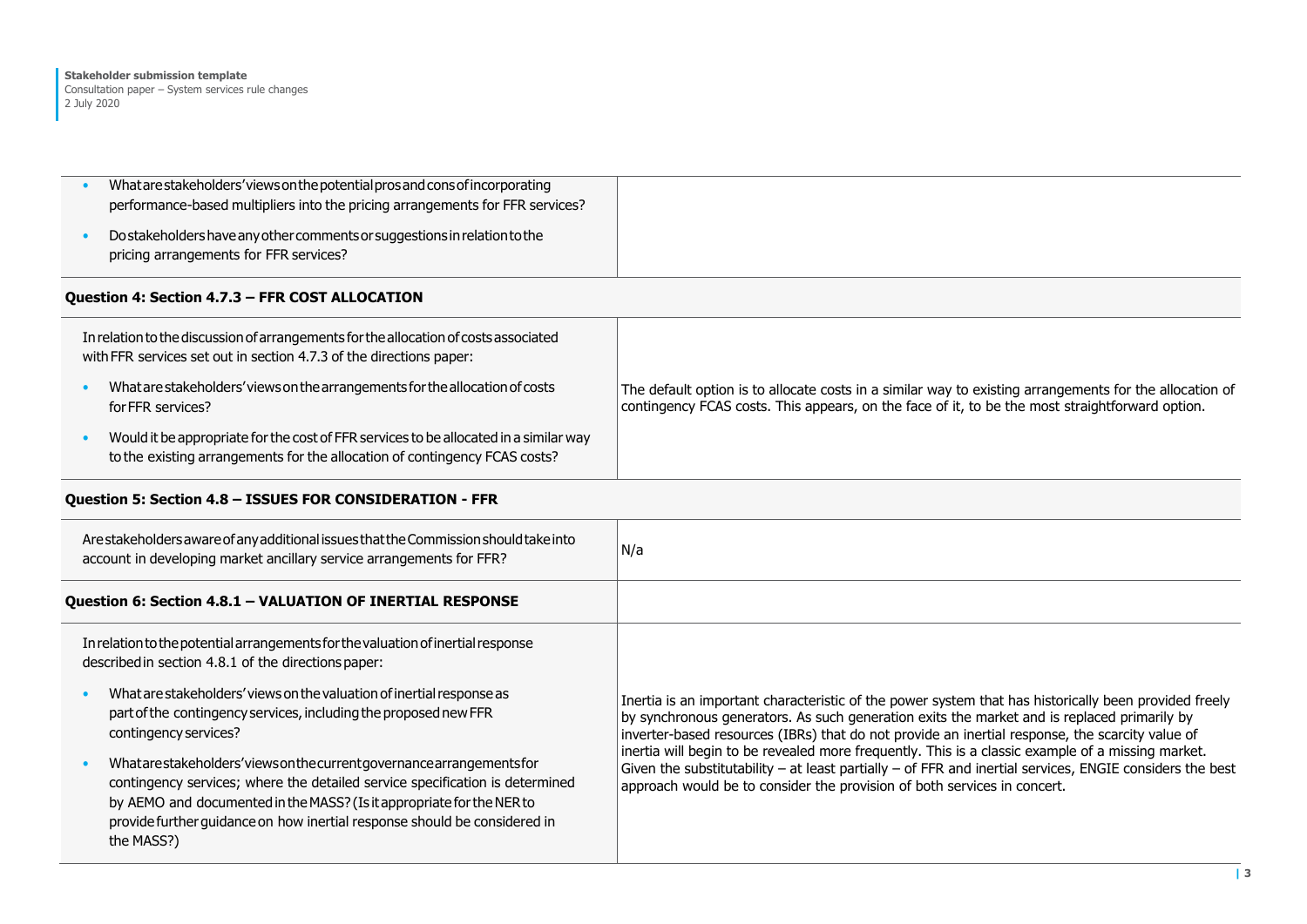# **Question 7: Section 4.8.2 – PRICE RESPONSIVE DEMAND FOR CONTINGENCY SERVICES**

| In relation to the discussion of arrangements for incorporating price responsiveness<br>into the procurement of contingency services in the NEM set out in section 4.8.2:<br>What are stakeholders' views on the potential pros and cons<br>associated with the implementation of a "demand curve"<br>approach to procurement of FCAS? | The concept of introducing a demand curve approach is consistent with the direction of travel of<br>NEM reform, given the ESB's stated goal of moving towards two-sided markets more broadly<br>(notwithstanding that in this case it will likely be an administratively determined demand curve). It<br>appears, however, to be a broader reform goal than the establishment of new FFR markets, given<br>it would likely apply across FCAS markets. So, there is no need to implement it at the same time an<br>FFR market is implemented, especially given the potential complexity of constructing a demand |
|----------------------------------------------------------------------------------------------------------------------------------------------------------------------------------------------------------------------------------------------------------------------------------------------------------------------------------------|-----------------------------------------------------------------------------------------------------------------------------------------------------------------------------------------------------------------------------------------------------------------------------------------------------------------------------------------------------------------------------------------------------------------------------------------------------------------------------------------------------------------------------------------------------------------------------------------------------------------|
| What are stakeholders' views on the priority of such a change to the market                                                                                                                                                                                                                                                            | curve.                                                                                                                                                                                                                                                                                                                                                                                                                                                                                                                                                                                                          |
| frameworks?                                                                                                                                                                                                                                                                                                                            | ENGIE notes that in the energy market, the administrative price signals, i.e. the price cap, floor and                                                                                                                                                                                                                                                                                                                                                                                                                                                                                                          |
| If such an approach was to be implemented, what are stakeholders' views on                                                                                                                                                                                                                                                             | cumulative threshold, are determined by the Reliability Panel. It would appear consistent with this                                                                                                                                                                                                                                                                                                                                                                                                                                                                                                             |
| the appropriate governance arrangements, including the potential oversight                                                                                                                                                                                                                                                             | approach for the Reliability Panel to be the party tasked with evaluating the trade-offs between                                                                                                                                                                                                                                                                                                                                                                                                                                                                                                                |
| role for the AER?                                                                                                                                                                                                                                                                                                                      | cost and system reliability/stability entailed in developing a demand curve for FCAS.                                                                                                                                                                                                                                                                                                                                                                                                                                                                                                                           |

## **Question 8: Section 4.8.3 – INTERACTION BETWEEN MANDATORY PFR & FFR ARRANGEMENTS**

| What are stakeholders' views in relation to the potential interactions between<br>new FFR arrangements and the Mandatory PFR arrangement? | <b>ENGIE considers that the Mandatory PFR arrangement should sunset as originally planned. The</b><br>proposed FFR arrangements, by contrast are intended to be enduring (though of course, subject to<br>rule change requests just as other elements of the NEM are). So, the design of the FFR<br>arrangements should not be compromised by the way they interact with the Mandatory PFR<br>arrangement, rather they should be robust to its replacement with some form of market<br>mechanism in due course. |
|-------------------------------------------------------------------------------------------------------------------------------------------|-----------------------------------------------------------------------------------------------------------------------------------------------------------------------------------------------------------------------------------------------------------------------------------------------------------------------------------------------------------------------------------------------------------------------------------------------------------------------------------------------------------------|
|-------------------------------------------------------------------------------------------------------------------------------------------|-----------------------------------------------------------------------------------------------------------------------------------------------------------------------------------------------------------------------------------------------------------------------------------------------------------------------------------------------------------------------------------------------------------------------------------------------------------------------------------------------------------------|

# **Question 9: Section 4.8.4 – IMPLEMENTATION AND STAGING FOR FFR**

| In relation to the discussion of the implementation arrangements for FFR services as<br>set out in section 4.8.4:                                                |                                                                                                                                                                                                                                                                                             |
|------------------------------------------------------------------------------------------------------------------------------------------------------------------|---------------------------------------------------------------------------------------------------------------------------------------------------------------------------------------------------------------------------------------------------------------------------------------------|
| What are stakeholders' views in relation to the process for the<br>implementation of FFR arrangements in the NEM?                                                | It would be appropriate to work through the issues raised by AEMO to date and via the FFR<br>implementations report to ensure implementation does not compromise system security and<br>reliability. However, transitional or interim arrangements would introduce additional complexity to |
| What are stakeholders' views on the potential need for interim or<br>transitional arrangements as part of the transition to spot market<br>arrangements for FFR? | the reforms and so would be better avoided if possible.                                                                                                                                                                                                                                     |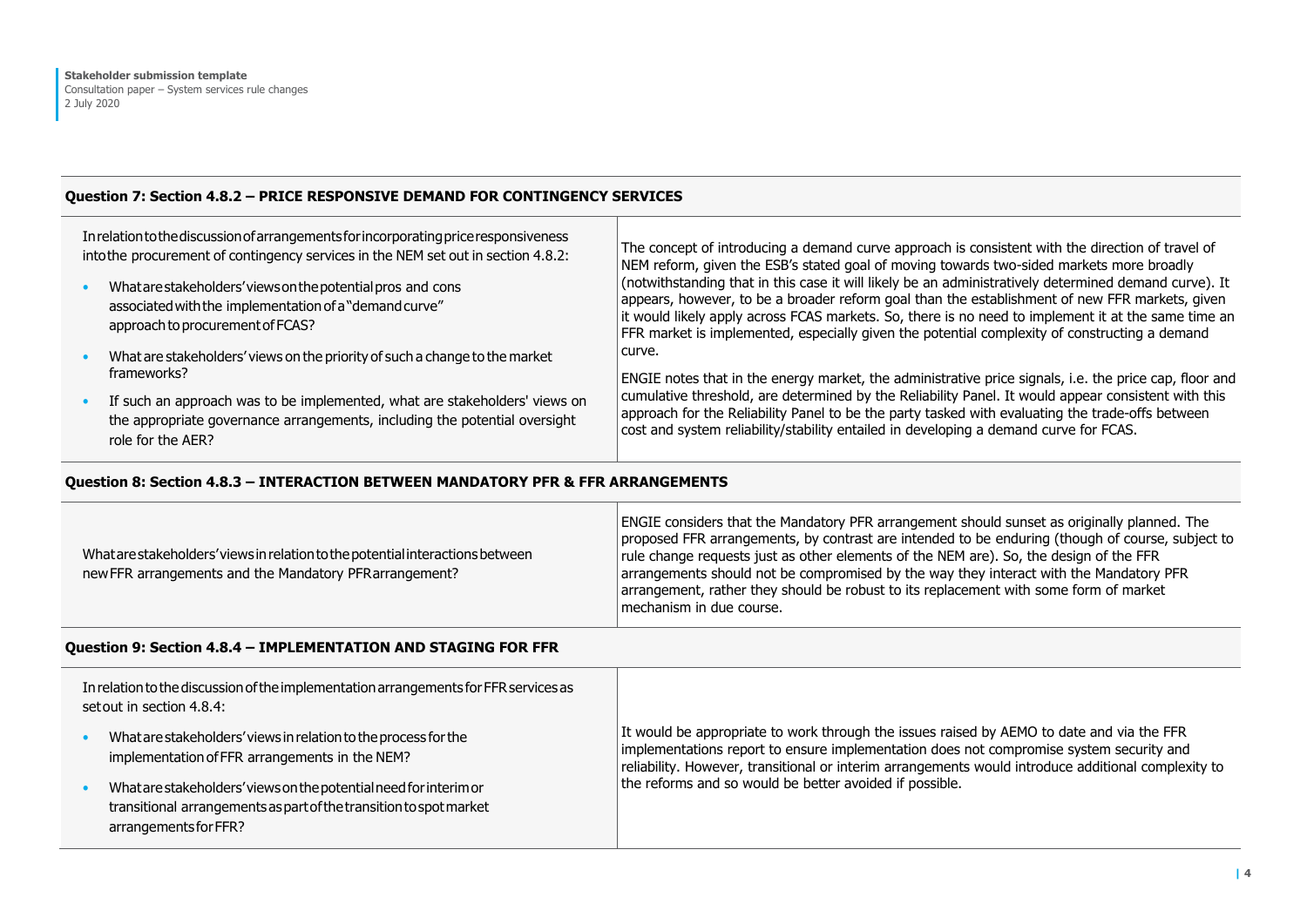# **CHAPTER 5** – PRIMARY FREQUENCY RESPONSE INCENTIVE ARRANGEMENTS

# **Question 10: Section 5.1.3 – THE ROLE OF MANDATORY PFR**

| In relation to the discussion of the role for a mandatory obligation as part of the<br>enduring PFR arrangements in the NEM, set out in section 5.1.3:<br>Do stakeholders agree that a mandatory PFR arrangement provides a valuable<br>safety net to help protect the power system from significant non-credible<br>contingency events? | To the extent a mandatory PFR arrangement over the longer-term is desirable as a backstop against<br>extreme system events, it should not supplant market-based procurement of frequency control services<br>to meet normal system requirements. It appears that the narrow band settings of the current mandatory<br>arrangement may do so. Thus, while from an analytical perspective, the broad policy options set out are<br>reasonable, ENGIE is opposed to the continuation of a narrow-band mandatory PFR requirement. Such an<br>approach does not appear sustainable in the long-run, relying as it does on the ongoing participation of<br>arge synchronous generators that are expected to progressively exit the market over the next twenty<br>years, but providing no incentive for new entrants (which are largely expected to have very different<br>characteristics) to be able to consistently provide material levels of PFR. |
|------------------------------------------------------------------------------------------------------------------------------------------------------------------------------------------------------------------------------------------------------------------------------------------------------------------------------------------|--------------------------------------------------------------------------------------------------------------------------------------------------------------------------------------------------------------------------------------------------------------------------------------------------------------------------------------------------------------------------------------------------------------------------------------------------------------------------------------------------------------------------------------------------------------------------------------------------------------------------------------------------------------------------------------------------------------------------------------------------------------------------------------------------------------------------------------------------------------------------------------------------------------------------------------------------|
| Do stakeholders agree that the narrow, moderate and wide settings for a<br>mandatory PFR response band adequately represent the broad policy options for<br>the frequency response band for Mandatory PFR?                                                                                                                               |                                                                                                                                                                                                                                                                                                                                                                                                                                                                                                                                                                                                                                                                                                                                                                                                                                                                                                                                                  |

## **Question 11: Section 5.4 – PROBLEM DEFINITION AND REFORM OBJECTIVE — PFR INCENTIVE ARRANGEMENTS RULE CHANGE**

| What are stakeholders' views on the problem definition and reform objectives for<br>enduring PFR arrangements set out in section 5.4? | Noting the comment above, the problem definition and reform objectives appear broadly appropriate.<br><b>ENGIE</b> welcomes the recognition they entail that the current mandatory PFR arrangement is intended as<br>an interim approach only. |
|---------------------------------------------------------------------------------------------------------------------------------------|------------------------------------------------------------------------------------------------------------------------------------------------------------------------------------------------------------------------------------------------|
|---------------------------------------------------------------------------------------------------------------------------------------|------------------------------------------------------------------------------------------------------------------------------------------------------------------------------------------------------------------------------------------------|

# **Question 12: Section 5.4.1 – ECONOMIC ANALYSIS OF MANDATORY PFR**

| In relation to the discussion of the costs and benefits of Mandatory PFR                                                                                                         | The indicative curves set out in Figure 5.4 are useful for illustrating some relevant concepts. Firstly, that                                                                                                                                                                                                                                                                                                                    |
|----------------------------------------------------------------------------------------------------------------------------------------------------------------------------------|----------------------------------------------------------------------------------------------------------------------------------------------------------------------------------------------------------------------------------------------------------------------------------------------------------------------------------------------------------------------------------------------------------------------------------|
| arrangements set out in section 5.4.1:                                                                                                                                           | there is a cost to generators of providing PFR for which are not recompensed under current                                                                                                                                                                                                                                                                                                                                       |
| What are stakeholders' views of the indicative curves for costs and benefits of<br>Mandatory PFR with respect to the frequency response band settings, set out<br>in figure 5.4? | arrangements. Secondly that to the extent the costs materially increase the tighter the band setting, the<br>most economically efficient setting is a wider one. Thirdly, in all cases the benefits are assumed to<br>exceed the costs. If this is the case, then there is clearly a consumer surplus associated with the<br>provision of PFR at or below cost. A properly designed market or procurement process for PFR would: |
| Do stakeholders agree that the frequency response band setting is a key variable                                                                                                 | allow generators to be compensated for costs; create incentives for new entrants to be able to provide                                                                                                                                                                                                                                                                                                                           |
| for the determination of enduring PFR arrangements that meet the power                                                                                                           | PFR and still allow customers to retain some consumer surplus.                                                                                                                                                                                                                                                                                                                                                                   |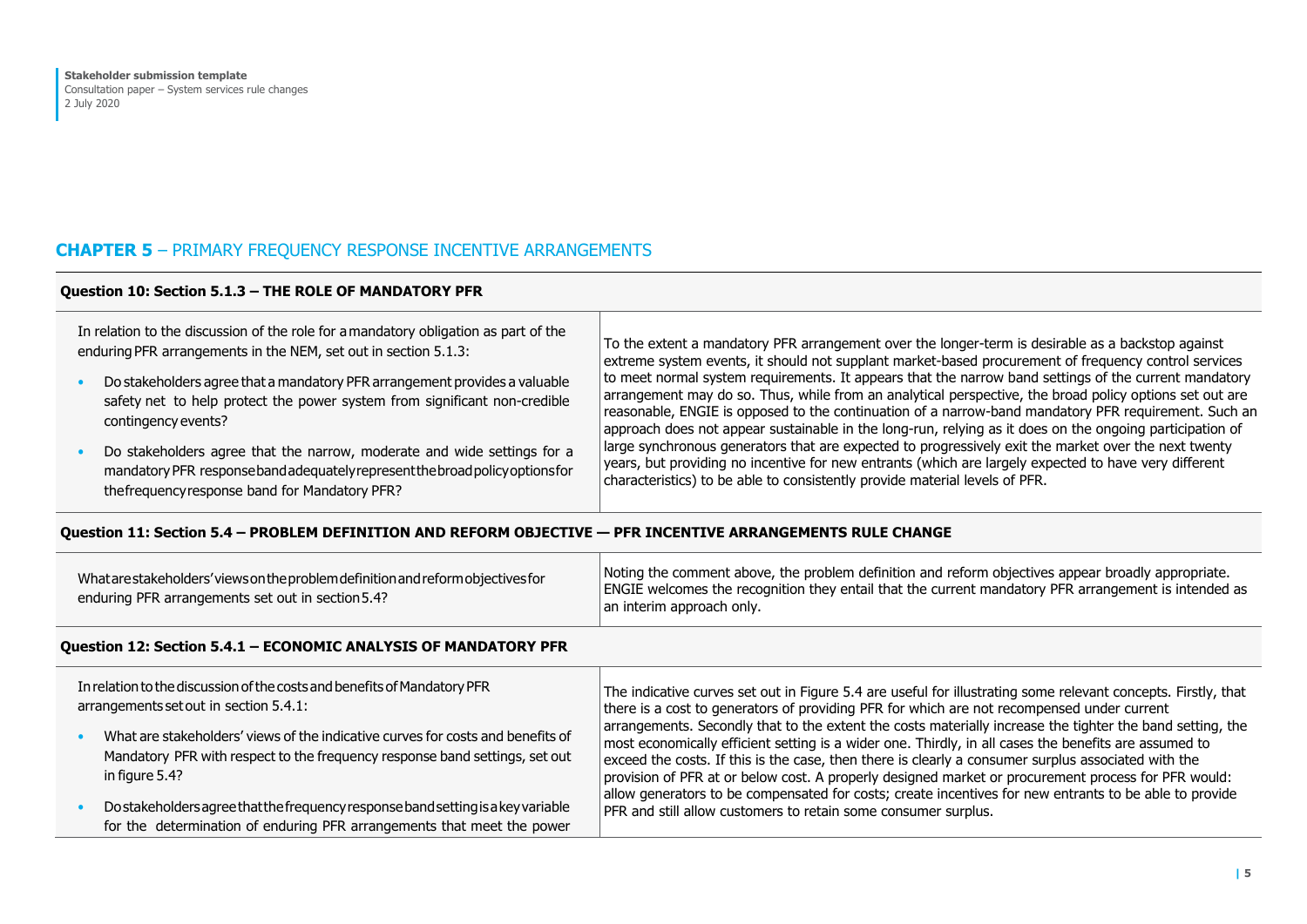| system needs and are economically efficient over the long term?<br>What are stakeholders' views on the effectiveness of the exemption framework<br>under the Mandatory PFR arrangement?                                                                         | While investigation of the costs of PFR provision may aid in determining which of the cost curves is most<br>representative, a well-designed market remains the best way for participants to reveal their costs through<br>their bidding. |
|-----------------------------------------------------------------------------------------------------------------------------------------------------------------------------------------------------------------------------------------------------------------|-------------------------------------------------------------------------------------------------------------------------------------------------------------------------------------------------------------------------------------------|
| What are stakeholders' views on the role that the allowance for variable<br>droop settings plays in relation to the cost impacts of Mandatory PFR?                                                                                                              |                                                                                                                                                                                                                                           |
| Based on the initial roll out of the Mandatory PFR arrangement to<br>generators over 200MW, what are stakeholders' views on how the cost<br>impacts of Mandatory PFR are impacted by the proportion of the fleet that<br>is responsive to frequency variations? |                                                                                                                                                                                                                                           |
| What other considerations are there in relation to developing effective<br>and efficient arrangements for PFR in the NEM?                                                                                                                                       |                                                                                                                                                                                                                                           |

# **Question 13: Section 5.5 – ADVICE FOR ENDURING PFR ARRANGEMENTS**

| What are stakeholders' views of the Commission's proposed approach to obtaining<br>advice to inform its determination of enduring arrangements for PFR in the<br>NEM? | As the designated rule-maker, the Commission has the primary role in determining future arrangements<br>for PFR, including the design of any market or procurement process. In order to do so it should take all<br>the relevant advice it needs. AEMO's technical input is critical, given its responsibility for system security<br>and for operating markets. It would not be appropriate for the Commission to delegate its market design<br>responsibilities to AEMO, however, as apparently contemplated in the terms of the advice sought. |
|-----------------------------------------------------------------------------------------------------------------------------------------------------------------------|---------------------------------------------------------------------------------------------------------------------------------------------------------------------------------------------------------------------------------------------------------------------------------------------------------------------------------------------------------------------------------------------------------------------------------------------------------------------------------------------------------------------------------------------------|
|-----------------------------------------------------------------------------------------------------------------------------------------------------------------------|---------------------------------------------------------------------------------------------------------------------------------------------------------------------------------------------------------------------------------------------------------------------------------------------------------------------------------------------------------------------------------------------------------------------------------------------------------------------------------------------------------------------------------------------------|

## **Question 14: Section 5.6.1 – PROCUREMENT ARRANGEMENTS FOR NARROW BAND PFR SERVICES**

| In relation to the discussion of potential procurement arrangements for narrow<br>band PFR services in section 5.6.1: |                                                                                        |                                                                                                                                                                                                                                                                                                                                                  |
|-----------------------------------------------------------------------------------------------------------------------|----------------------------------------------------------------------------------------|--------------------------------------------------------------------------------------------------------------------------------------------------------------------------------------------------------------------------------------------------------------------------------------------------------------------------------------------------|
|                                                                                                                       | What are stakeholders' views on three options identified for further<br>consideration? | ENGIE is supportive of the work carried out by the Australian Energy Council's frequency control<br>subgroup in this area and agrees with their evaluation of the potential options. Accordingly, a new FCAS<br>market or a double-sided causer pays arrangement (options E and F) appear the most promising options<br>for further development. |
|                                                                                                                       | a. Existing market ancillary service arrangements                                      |                                                                                                                                                                                                                                                                                                                                                  |
|                                                                                                                       | b. New market ancillary service arrangements                                           |                                                                                                                                                                                                                                                                                                                                                  |
|                                                                                                                       | C. New incentive-based arrangements for voluntary provision                            |                                                                                                                                                                                                                                                                                                                                                  |
|                                                                                                                       | Are there any other options that would be preferable?                                  |                                                                                                                                                                                                                                                                                                                                                  |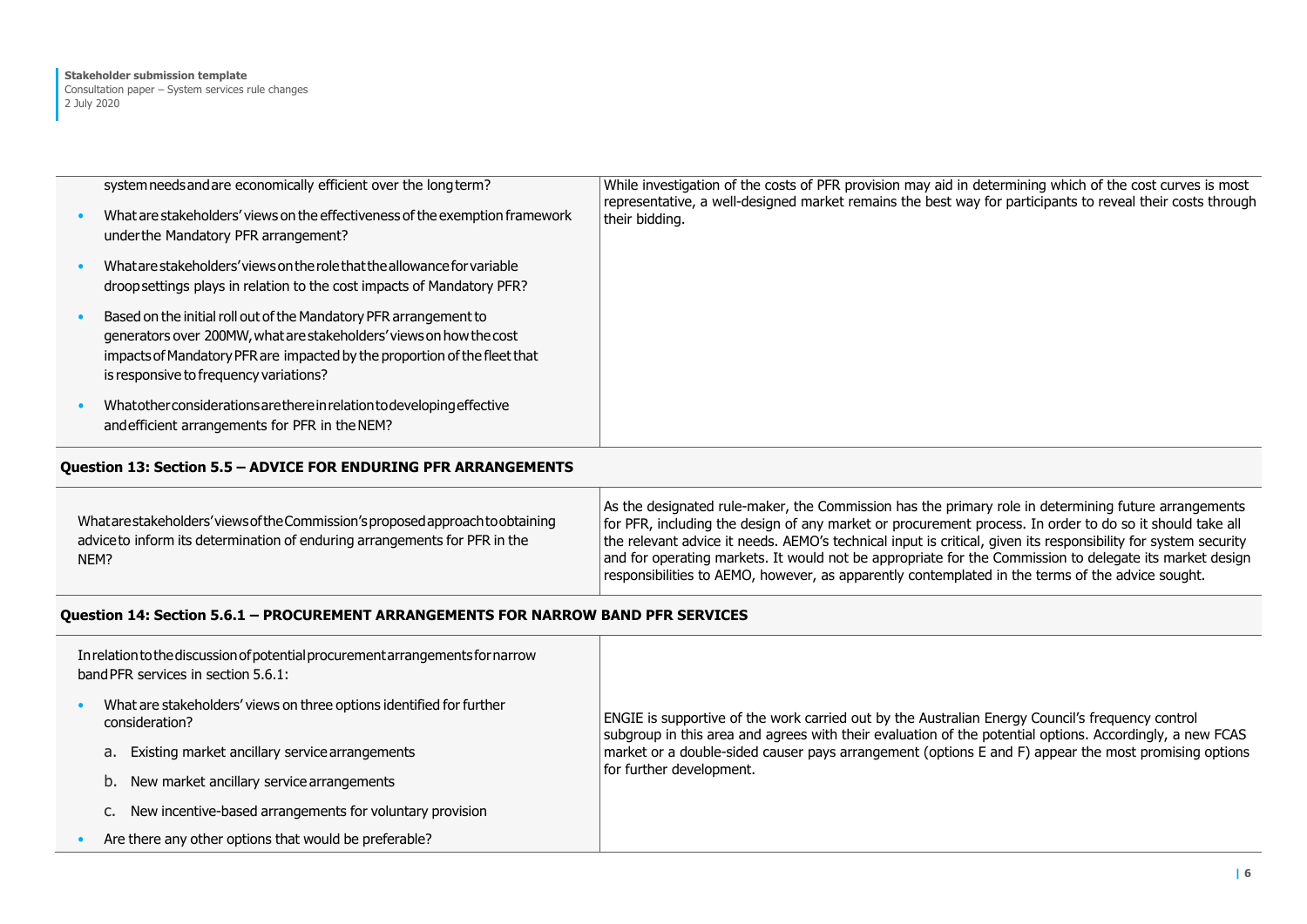# **Question 15: Section 5.6.2 – PROCUREMENT ARRANGEMENTS FOR NARROW BAND PFR SERVICES**

| What are stakeholders' views on the arrangements for the pricing of PFR as | The potential pricing arrangements set out in section 5.6.2 are consistent with ENGIE's understanding of |
|----------------------------------------------------------------------------|----------------------------------------------------------------------------------------------------------|
| described in section 5.6.2?                                                | how either of its preferred options would work.                                                          |

#### **Question 16: Section 5.6.3 – ALLOCATION OF COSTS FOR NARROW BAND PFR**

| What are stakeholder's views on the allocation of costs for narrow band PFR<br>services as described in section 5.6.3? | The allocation process described in section 5.9 appears appropriate where necessary - in the case of |
|------------------------------------------------------------------------------------------------------------------------|------------------------------------------------------------------------------------------------------|
| Do stakeholders agree that the any additional costs for narrow band PFR be allocated                                   | double-sided causer pays the mechanism would be self-funding.                                        |
| through the existing causer pays procedure for the allocation of regulation costs (or                                  |                                                                                                      |
| a revised version as described in section 5.9?                                                                         |                                                                                                      |

#### **Question 17: Section 5.7 – PATHWAYS FOR ENDURING PFR ARRANGEMENTS**

| In relation to the pathways for enduring PFR arrangements set out in section 5.7:                                                                                                    |                                                                                                                                                                                                                                                               |
|--------------------------------------------------------------------------------------------------------------------------------------------------------------------------------------|---------------------------------------------------------------------------------------------------------------------------------------------------------------------------------------------------------------------------------------------------------------|
| What are stakeholders' views on the enduring PFR pathways?                                                                                                                           | Pathway two appears a reasonable way forward providing the PFCB is set wide enough to allow the<br>market arrangements to work properly. In this respect, ENGIE agrees with the AEC subgroup's conclusion<br>that $+/-0.5$ Hz is appropriate as a safety net. |
| Do stakeholders agree with the Commission's preliminary preference for<br>pathway two? (the widening of the PFCB and the introduction of market<br>arrangements for narrow band PFR) |                                                                                                                                                                                                                                                               |

#### **Question 18: Section 5.8 – FUTURE REVIEW OF THE FOS**

| Whatarestakeholders'viewsoftheCommission'sproposedapproachtowardsa<br>future review of the FOS as part of the development of enduring PFR<br>arrangements? | A future review of the FOS is an important foundation for the development of enduring PFR<br>arrangements. ENGIE considers the Reliability Panel should retain ultimate responsibility for determining<br>the FOS. Thus, while AEMO's advice is an important input to the review it cannot supplant the Panel's<br>role in assessing the trade-offs inherent in determining the FOS. |
|------------------------------------------------------------------------------------------------------------------------------------------------------------|--------------------------------------------------------------------------------------------------------------------------------------------------------------------------------------------------------------------------------------------------------------------------------------------------------------------------------------------------------------------------------------|
|------------------------------------------------------------------------------------------------------------------------------------------------------------|--------------------------------------------------------------------------------------------------------------------------------------------------------------------------------------------------------------------------------------------------------------------------------------------------------------------------------------------------------------------------------------|

#### **Question 19: Section 5.9 – REFORMS TO THE NER RELATING TO COST ALLOCATION FOR REGULATION SERVICES – CAUSER PAYS**

| In relation to the proposed reforms to the NER relating to the allocation of<br>regulation costs, set out in section 5.9: | 'n/a |
|---------------------------------------------------------------------------------------------------------------------------|------|
| What are stakeholders' views on the proposal to allocate regulation costs on the                                          |      |